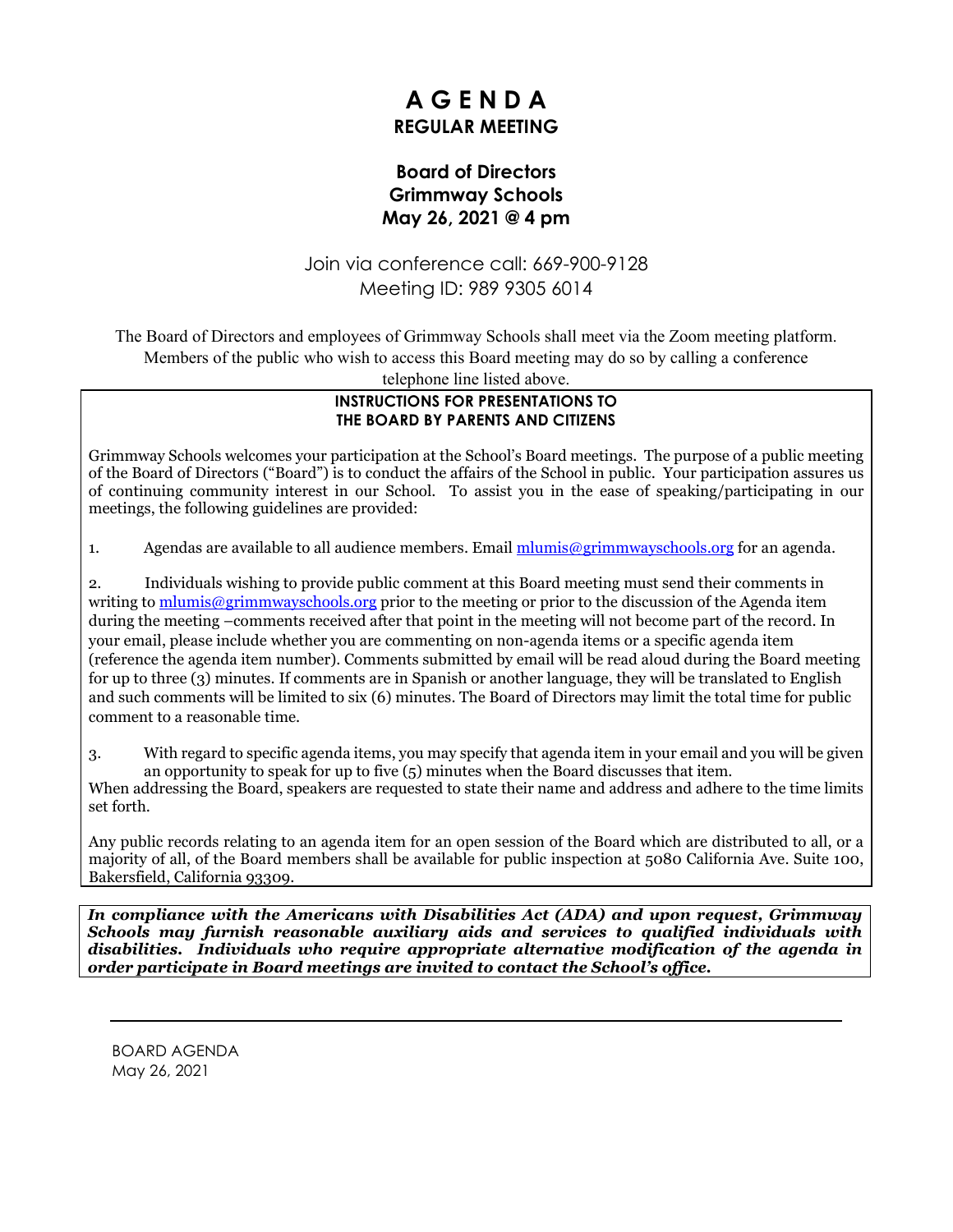#### **I. PRELIMINARY**

*A. CALL TO ORDER*

Meeting was called to order by the Board President at

- *B. ROLL CALL* Present Absent Mr. Tom Mestmaker **\_\_\_\_\_\_ \_\_\_\_\_\_** Mr. Matt Look **\_\_\_\_\_\_ \_\_\_\_\_\_** Mr. Ernie Unruh **\_\_\_\_\_\_ \_\_\_\_\_\_** Mr. Manuel Pantoja **\_\_\_\_\_\_ \_\_\_\_\_\_** Dr. Jean Fuller \_\_\_\_\_\_\_ \_\_\_\_\_\_\_
- *C. FLAG SALUTE*
- *D. APPROVAL OF MINUTES: BOARD MEETING of April 26, 2021*

Motion: \_\_\_\_\_\_\_\_\_\_\_\_ Second:

#### **II. COMMUNICATIONS**

- A. *ORAL COMMUNICATIONS:* Non-agenda items: no individual presentation shall be for more than three (3) minutes and the total time for this purpose shall not exceed fifteen (15) minutes. Ordinarily, Board members will not respond to presentations and no action can be taken. However, the Board may give direction to staff following a presentation.
- B. For Information: GS Leadership Report
	- 1. Chief Executive Officer
	- 2. Chief Operating Officer
	- 3. Chief Academic Officer
	- 4. Principal Grimmway Academy Arvin
	- 5. Principal Grimmway Academy Shafter
- C. For Information: Arvin and Shafter Parent Report
- D. For Information: GS Staff Report

BOARD AGENDA May 26, 2021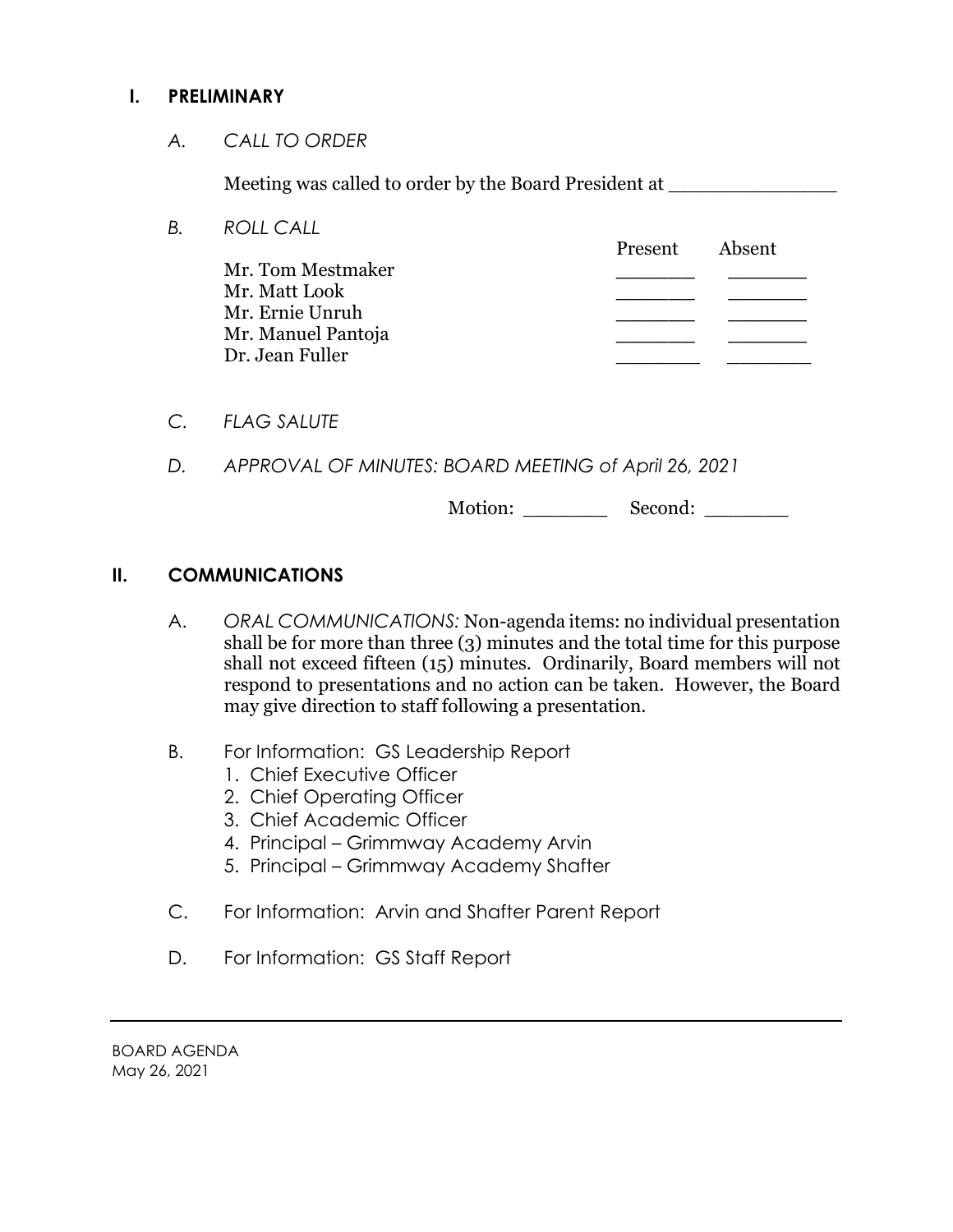- E. 2021-2022 Board Meeting Dates
- F. April Fiscal Report

## **III. ITEMS SCHEDULED FOR ACTION** REFERENCE

1. Approval of Purchase Orders & Warrants & Credit Card III-A.1 Registers for April 2021

| It is recommended that the Board approve | Motion:<br>Action: |
|------------------------------------------|--------------------|
| Agenda Item III-A.1.                     | Vote:<br>Second:   |

2. Approval of Revised Bylaws to Change Name to Grow Public III-A.2 Schools

It is recommended that the Board approve Motion: Action: Agenda Item III-A.2. Second: Vote:

3. Approval of Amendment to Articles of Incorporation to Change III-A.3 Name to Grow Public Schools

| It is recommended that the Board approve | Motion: | Action: |
|------------------------------------------|---------|---------|
| Agenda Item III-A.3.                     | Second: | Vote:   |

#### 4. Approval of Revised Resolution Authorizing Acceptance and III-A.4 Approval of a Loan Agreement between GA Arvin & Grimmway Schools

| It is recommended that the Board approve | Motion:<br>Action: |  |
|------------------------------------------|--------------------|--|
| Agenda Item III-A.4.                     | Second:<br>Vote:   |  |

5. Approval of Revised Resolution Authorizing Acceptance and III-A.5 Approval of a Loan Agreement between Grimmway Schools & GA Shafter

| It is recommended that the Board approve | Motion:<br>Action: |  |
|------------------------------------------|--------------------|--|
| Agenda Item III-A.5.                     | Second:<br>Vote:   |  |

#### 6. Approval of GA Arvin Expanded Learning Opportunities Grant III-A.6

| It is recommended that the Board approve | Motion: | Action: |
|------------------------------------------|---------|---------|
| Agenda Item III-A.6.                     | Second: | Vote:   |

BOARD AGENDA May 26, 2021